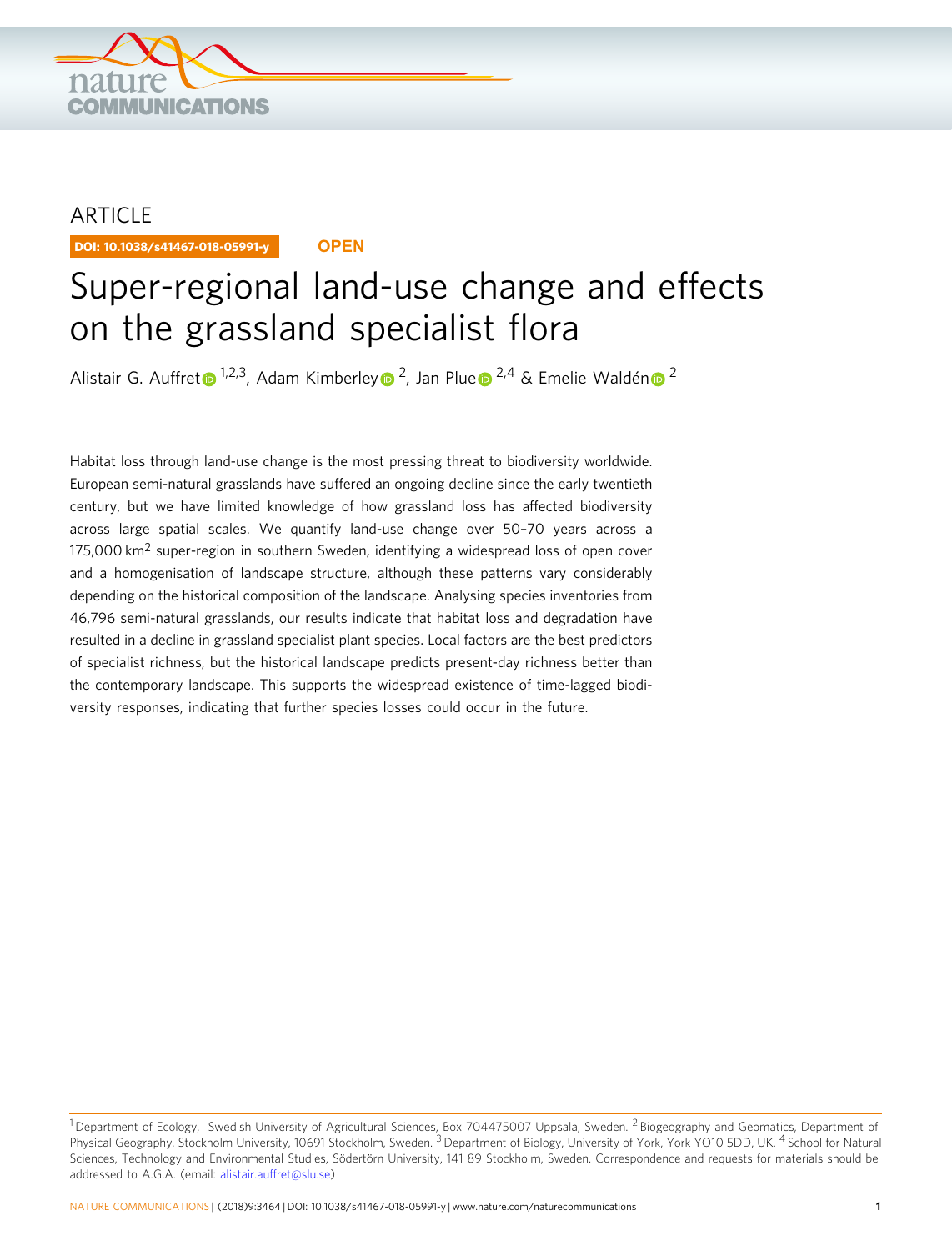abitat loss through land-use change is widely accepted as the primary driver of biodiversity decline worldwide<sup>[1](#page-5-0),2</sup>. Reductions in habitat availability are also limiting responses to climate change at both the population and com-munity level<sup>[3,4](#page-5-0)</sup>. In Europe, the biodiversity of multiple taxa is strongly dependent on semi-natural grasslands, characterised by a long history of traditional, low-intensity management<sup>5,6</sup>. However, agricultural intensification has resulted in many of these grasslands being converted to arable fields or degraded through grassland improvement or grazing abandonment, causing nega-tive effects on biodiversity<sup>[7,8](#page-5-0)</sup>. These processes still continue to the present day, reflecting the ongoing conversion of natural and semi-natural habitat occurring at the global scale $9,10$ .

Although habitat destruction is often associated with a direct loss of species, land-use patterns in the wider landscape can also contribute to determining biodiversity responses at the local scale. Varied landscapes can support larger species pools and additional populations of individual species, which can slow biodiversity loss in focal habitats $11$ . As a result of processes occurring at landscape scales, communities can experience time lags of decades, or even centuries, before predicted future diversity losses<sup>[12](#page-5-0),[13](#page-5-0)</sup>. Although the magnitude of both temporal delays and expected extirpations may depend on the types of habitat, landscape and organism being studied $8,13,14$ , these delays offer key opportunities to prevent further regional biodiversity losses through targeted restoration and conservation efforts<sup>15,[16](#page-5-0)</sup>. However, widespread, directional land-use change results in landscape homogenisation (i.e. reductions in heterogeneity of habitat types within a landscape), weakening the landscape's mediating effects, with further detrimental implications for biodiversity and related ecosystem services<sup>[17](#page-5-0)–19</sup>.

Despite the build up of knowledge that has occurred through numerous studies of multiple landscapes and effects on biodiversity, there is still an urgent need to quantify land-use change and its effects on species across large spatial scales. In many cases, we still do not know the full extent of habitat loss, as a lack of historical land-use data means that quantifications of change are generally limited to the landscape scale, with analyses of land-use change at regional or larger scales being rare<sup>8,20,21</sup>. Coupling large-scale quantifications of land-use change with habitat-level species inventories is an important step forward in assessing the generality of land-use change and how local and landscape factors determine present-day biodiversity in landscapes spread across larger regions and with different historical contexts.

We quantify land-use change over 50–70 years in 6733  $5 \times 5$  km landscapes covering a  $175,000$  km<sup>2</sup> super-region covering southern Sweden. We identify changes in the cover of arable land, forest and open land (interpreted as being mostly semi-natural grassland, but also including wetlands and urban land uses, see Methods), alongside changes in landscape heterogeneity. We find that there have been significant losses in such open land, contributing to a widespread homogenisation of landscapes. Landscape information is then combined with plant species data from government-initiated inventories of 56 grassland specialist plant species in 46,796 semi-natural grasslands covering the study region. Splitting the grassland dataset in half, we use generalised linear models (GLMs) to identify how the past and present landscape, the local grassland conditions and regional differences explain the richness of grassland specialists on the set of training grasslands. Individual, single-predictor GLMs were first created to establish the predictive power of landscape variables including past and present land use and heterogeneity surrounding each grassland, before a final model was created including the most informative landscape variables along with the additional local variables describing the character of the focal grassland and its management. The relative and additive contributions of

landscape, local and regional variables were assessed, before the power of the full model was then evaluated by predicting specialist species richness on the remaining validation grasslands. We find that local factors are the main drivers of grassland specialist richness, and there is a strong regional variation in both land-use change and effects on the specialist flora. Landscape variables are less important, but show that there is still an effect of historical land-use on present-day richness. We infer that the loss of open land, including much semi-natural grassland habitat, has already resulted in a large loss of grassland specialists, but that the role of the historical landscape implies that there could be possible future effects on biodiversity as a whole, and grassland specialists in particular, in the absence of conservation actions.

### Results

Afforestation and widespread homogenisation. Since the midtwentieth century, the total cover of open land in southern Sweden has declined by 17%, with large regions showing strong declines at the landscape scale (Fig. [1](#page-2-0)a and Supplementary Table 1). This decline has contributed to a widespread landscape homogenisation, where more than two-thirds of the 6733 analysed landscapes have a lower landscape heterogeneity today than in the past (Fig. [1b](#page-2-0)). Land-use trajectories were strongly dependent on the characteristics of the landscape in the mid-twentieth century. Historically more open and forested landscapes both had relatively high forest cover in the historical maps, and both showed further increases in forest cover (Fig. [1](#page-2-0)c and Supplementary Fig. 1). Increased forest cover was especially pronounced in historically open areas, resulting in 94% of such landscapes becoming more homogeneous, compared to 72% of historically forested landscapes. In more agricultural areas, landscape heterogeneity was more likely to have increased, with the dominance of arable fields declining as some areas of arable land were converted into open land uses.

Drivers of grassland specialist plant richness. The 46,796 analysed grasslands contained a mean  $\pm$  s.d. of 7.03  $\pm$  4.27 of the 56 grassland specialists. The single-predictor GLMs showed that specialist species richness in the training dataset is positively affected by historical landscape heterogeneity and the degree of open land in the historical and contemporary landscape (Table [1](#page-2-0)). The cover of arable land surrounding the grassland was negatively associated with specialist richness for both the historical and contemporary landscape. Arable land cover in the past landscape was a better predictor of richness than arable cover today, whereas the reverse was true for open land use.

All landscape, spatial, local and management variables were found to have significant effects on grassland specialist richness (Table [2](#page-3-0) and Supplementary Table 2). Local-level variables such as grassland area, heterogeneity and the presence of key grassland types had the strongest positive impacts on specialist richness in the full model, while the fraction of open habitat in the grassland and the present landscape had smaller positive effects. Grasslands with greater levels of the so-called improvement via fertilisation contained significantly fewer specialist species, as did those situated in landscapes with higher historical landscape heterogeneity, in contradiction with the single-predictor GLM. The number of specialist species in a grassland also depended quite strongly upon the region in which the grassland was situated. Landscape variables provided much lower predictive power than local variables and region both in terms of individual predictors in the full model and the explanatory power of the landscape model compared with the regional and the local model (Table [3](#page-3-0) and Supplementary Tables 3–6). Nonetheless, all three groups of variables (landscape, local and region) provided significant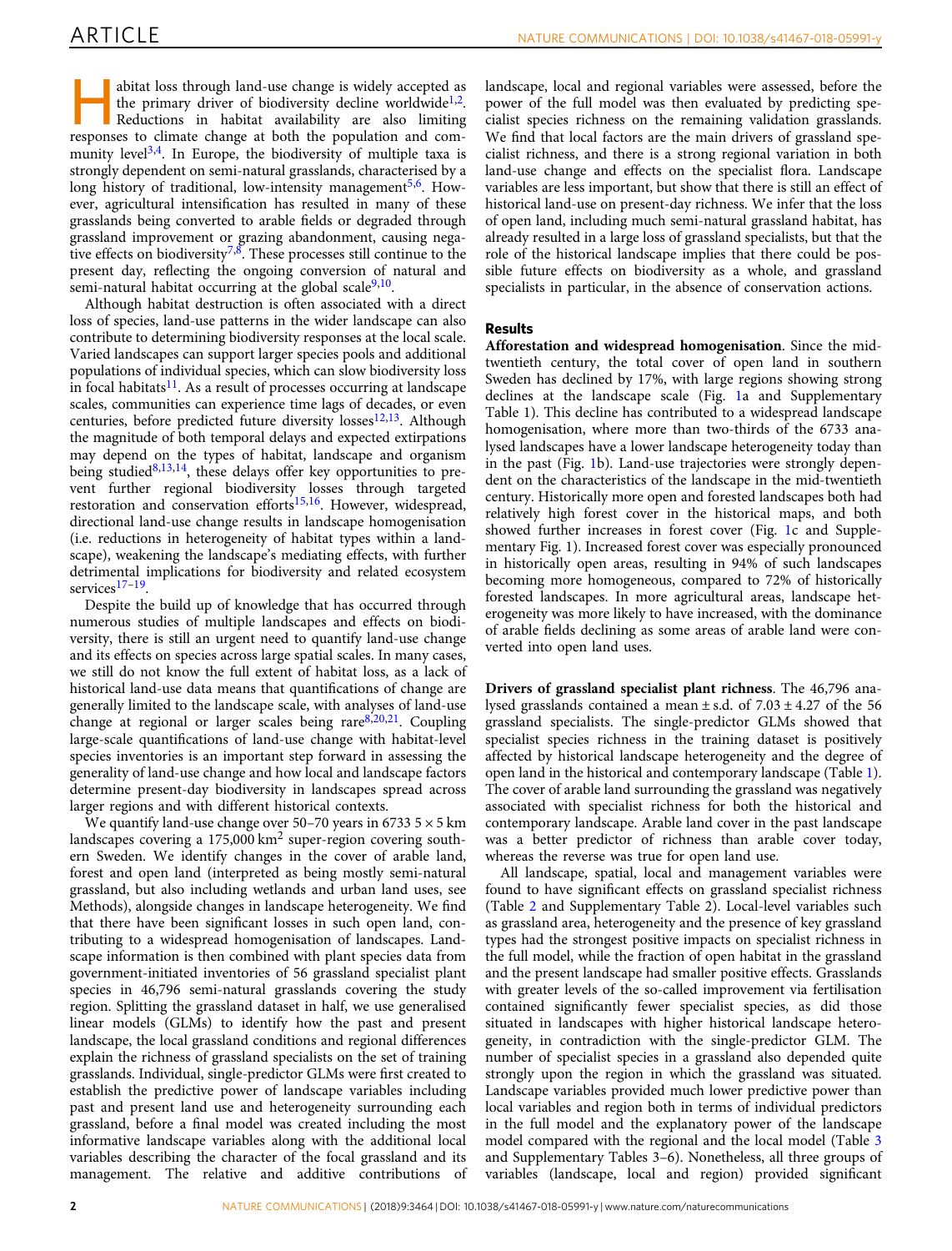<span id="page-2-0"></span>

Fig. 1 Landscape change in southern Sweden between 1940-1960s and 2016. a The extent of decline in open land in 6733 landscapes in the study region. **b** Comparison of historical and present-day landscape heterogeneity in all 6733 landscapes, with arable, open and forest landscapes defined as the top 25% 5 × 5 km grid squares with the highest cover of those categories in the historical maps ( $n = 1683$ ). Black solid line at 1:1 between historical and present-day heterogeneity. c Change in cover of arable (yellow), open (light green) and forest (dark green) in arable, open and forest landscapes, showing median, interquartile range and range excluding outliers (defined as quartiles  $\pm$  (1.5 × the interquartile range))

| Table 1 Effect of past and present landscape on grassland plant specialist richness |             |          |              |          |         |        |  |  |  |
|-------------------------------------------------------------------------------------|-------------|----------|--------------|----------|---------|--------|--|--|--|
| Predictor                                                                           | Coefficient | Lower    | <b>Upper</b> |          | D       | $R^2$  |  |  |  |
| Past landscape heterogeneity*                                                       | 0.065       | 0.026    | 0.104        | 3.251    | 0.0012  | 0.0004 |  |  |  |
| Present landscape heterogeneity                                                     | 0.022       | $-0.011$ | 0.055        | 1.310    | 0.1901  | 0.0000 |  |  |  |
| Past landscape open                                                                 | 0.227       | 0.165    | 0.288        | 7.188    | < 0.001 | 0.0022 |  |  |  |
| Present landscape open*                                                             | 0.472       | 0.414    | 0.530        | 15.930   | < 0.001 | 0.0114 |  |  |  |
| Past landscape arable*                                                              | $-0.138$    | $-0.178$ | $-0.098$     | $-6.732$ | < 0.001 | 0.0018 |  |  |  |
| Present landscape arable                                                            | $-0.125$    | $-0.164$ | $-0.085$     | $-6.186$ | < 0.001 | 0.0015 |  |  |  |

Results of single-predictor generalised linear models on the effect of landscape variables on the number of grassland specialist plants in 23,398 Swedish semi-natural grasslands, including 95% confidence intervals. Asterisks indicate predictors carried forward to the full model, where inclusion of corresponding past and present data for landscape variables within the same model was not possible due to non-independence

additional power to explaining specialist richness (Table [3](#page-3-0)), although it was again local conditions that were found to make the most important contribution. The full model was able to correctly predict 34% of the variation in the specialist species richness of the validation half of the dataset (Fig. [2\)](#page-4-0). The parameter estimate of 0.991 indicates a close relationship to 1:1, although Fig. [2](#page-4-0) suggests a slight tendency toward over-prediction in the least species-rich grasslands.

### **Discussion**

Southern Sweden suffered an extensive loss of open land between 1940–1960s and 2016. Many landscapes lost open cover amounting to up to half of the total landscape (red pixels in Fig. 1a), reflecting the abandonment of semi-natural grasslands occurring across Europe during the twentieth century[8,22,23.](#page-5-0) However, despite the strong losses of open land in historically open and forested landscapes, increases in some regions meant that the total reduction of open land was somewhat lower than estimates of semi-natural grassland loss from previous mapping studies<sup>[8](#page-5-0),[20](#page-5-0)</sup>. Gains in open land were particularly prevalent in agricultural landscapes, which have seen abandonment in arable land uses across Europe $24$ . The conversion of arable to open land is dominated by the creation of modern grassland on former arable fields, but also includes the spread of urban land uses $\delta$ , both habitat types being of considerably less biodiversity value than ancient semi-natural grasslands $25-27$  $25-27$ . Increases in these habitat types will have offset other losses in open land, and we

therefore consider that the actual loss of semi-natural grassland habitat was likely much higher than the measured 17% reduction in open land (see e.g. Cousins et al. 2015[8](#page-5-0)).

This loss of open, largely semi-natural grassland habitat appears to have had a substantial negative effect on the grassland specialist flora. The number of specialists present in remaining semi-natural grasslands is strongly coupled to grassland size and other characteristics such as degradation of habitat quality through grassland improvement. Coupled with the large observed decline in grassland habitat, particularly in historically open landscapes, this indicates that there have already been significant losses in grassland plant populations and possible local and regional species extirpations during the second half of the twentieth century. Moreover, the legacy of the historical landscape, predicting present-day diversity better than the modern landscape, indicate that further losses in grassland specialist species are likely to occur in the future without management intervention. Higher past landscape heterogeneity may have enabled the enduring persistence of larger landscape species pools that could temporarily support diversity in remaining grasslands $11,12$ . Such lagged biodiversity effects are argued to present an opportunity for conservation interventions to prevent further declines<sup>15,16</sup>, although much stronger local effects on specialist plant richness suggest that resources would be best spent on maintaining, improving and restoring existing and abandoned pastures and meadows (which would in many cases also increase landscape heterogeneity), rather than focussing on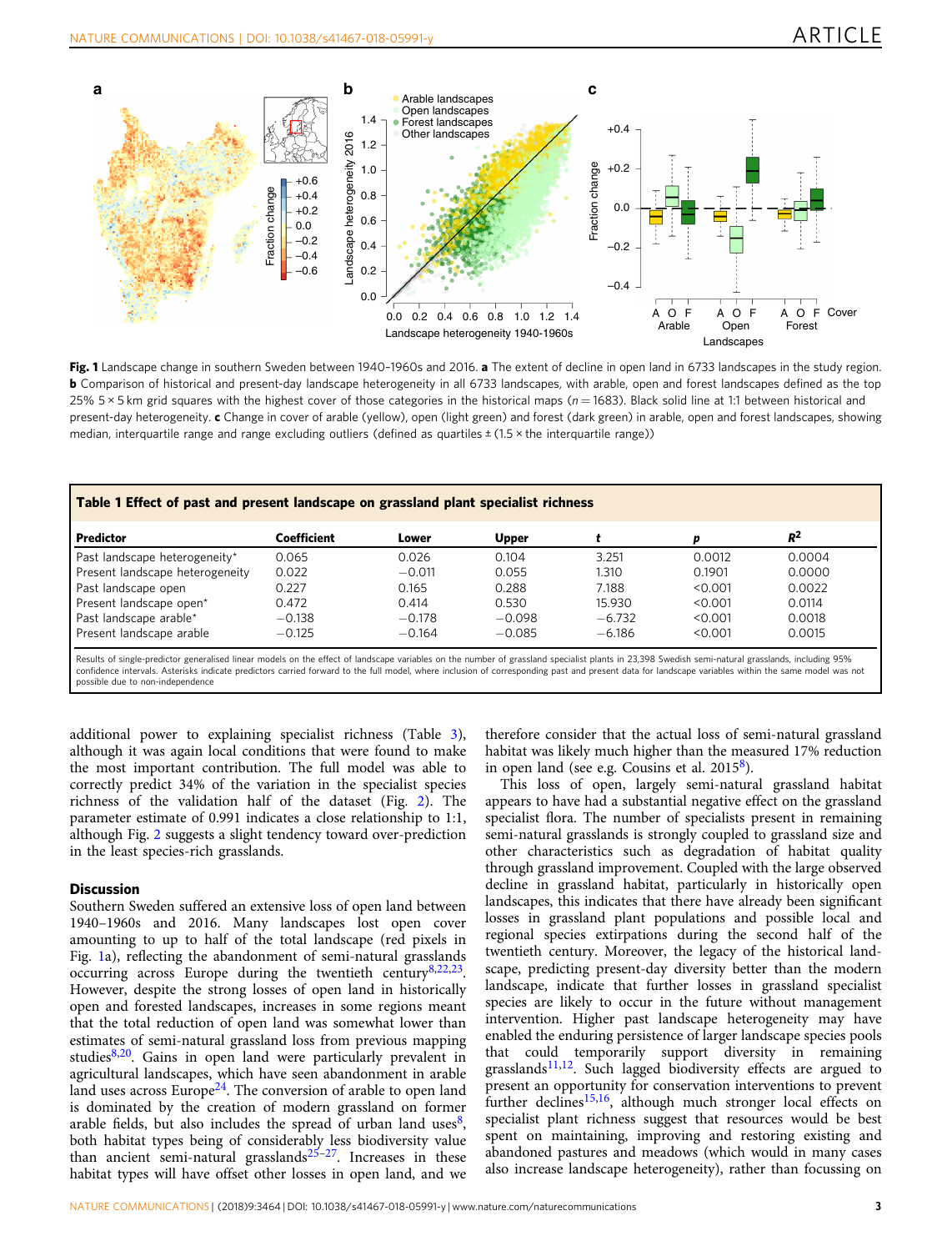<span id="page-3-0"></span>

| Variable                                                                                                                                                                                                                                                         | Para.<br>Est.                                                                                                                                                                      | Lower                                                 | <b>Upper</b>                                          | t                                                          | p                                                              |
|------------------------------------------------------------------------------------------------------------------------------------------------------------------------------------------------------------------------------------------------------------------|------------------------------------------------------------------------------------------------------------------------------------------------------------------------------------|-------------------------------------------------------|-------------------------------------------------------|------------------------------------------------------------|----------------------------------------------------------------|
| Intercept                                                                                                                                                                                                                                                        | 2.028                                                                                                                                                                              | 1.988                                                 | 2.067                                                 | 100.526                                                    | < 0.001                                                        |
| Landscape<br>Present landscape open<br>Past landscape heterogeneity<br>Past landscape arable                                                                                                                                                                     | 0.024<br>$-0.037$<br>$-0.080$                                                                                                                                                      | 0.009<br>$-0.049$<br>$-0.094$                         | 0.038<br>$-0.024$                                     | 3.220<br>$-5.692$<br>$-0.066$ $-11.366$                    | 0.001<br>< 0.001<br>< 0.001                                    |
| Local<br>Grassland area (log)<br>Grassland heterogeneity<br>Area Fennoscandian species-rich dry-mesic lowland grassland (log)<br>Area semi-natural dry grassland and shrubland on calcareous substrates (log)<br>Grassland open habitat<br>Grassland improvement | 0.178<br>0.220<br>0.254<br>0.116<br>0.069<br>$-0.111$                                                                                                                              | 0.162<br>0.206<br>0.241<br>0.105<br>0.055<br>$-0.125$ | 0.195<br>0.234<br>0.267<br>0.128<br>0.082<br>$-0.096$ | 20.863<br>30.769<br>38.445<br>19.451<br>9.730<br>$-14.958$ | < 0.001<br>< 0.001<br>< 0.001<br>< 0.001<br>< 0.001<br>< 0.001 |
| Region<br>Parameter compared to baseline factor Kronoberg county, which had the greatest change (reduction)<br>in open cover in the study region                                                                                                                 | Parameter estimate<br>Mean $= -0.174$ .<br>$Max = 0.109$ (Uppsala),<br>$Min = -0.526$ (Blekinge)<br>D<br>All <0.001, except Värmland, Kalmar, Västra<br>Götaland and Gotland (n/s) |                                                       |                                                       |                                                            |                                                                |

| Table 3 Effect of landscape, local and regional variables on grassland plant specialist richness |                |                          |    |                 |            |  |  |  |
|--------------------------------------------------------------------------------------------------|----------------|--------------------------|----|-----------------|------------|--|--|--|
|                                                                                                  | Adjusted $R^2$ | <b>Residual deviance</b> | DF | <b>Deviance</b> | $p$ (>Chi) |  |  |  |
| Effect of landscape                                                                              |                |                          |    |                 |            |  |  |  |
| Landscape                                                                                        | 0.015          |                          |    |                 |            |  |  |  |
| $Local + region$                                                                                 | 0.316          | 39.072                   |    |                 |            |  |  |  |
| Full model                                                                                       | 0.321          | 38,814                   | 3  | 257.89          | < 0.001    |  |  |  |
| Effect of local                                                                                  |                |                          |    |                 |            |  |  |  |
| Local                                                                                            | 0.242          |                          |    |                 |            |  |  |  |
| $Landscape + region$                                                                             | 0.104          | 50.789                   |    |                 |            |  |  |  |
| Full model                                                                                       | 0.321          | 38,814                   | 6  | 11.975          | < 0.001    |  |  |  |
| Effect of region                                                                                 |                |                          |    |                 |            |  |  |  |
| Region                                                                                           | 0.084          |                          |    |                 |            |  |  |  |
| $Local + landscape$                                                                              | 0.245          | 42,924                   | 14 | 4110.1          | < 0.001    |  |  |  |
| Full model                                                                                       | 0.321          | 38,814                   |    |                 |            |  |  |  |

Effect of groups of variables tested both through a comparison of adjusted  $R^2$  of each model and  $\chi^2$  tests comparing the full model (Table 2 and Supplementary Table 2) with models containing the other two groups of variables to assess if the addition of a group of variables results in a significant improvement of the model. Model descriptions of landscape, local, regional, landscape + regional, local regional and landscape + local can be found in Supplementary Tables 3–6

improving the heterogeneity of the landscape per se. However, while plants are often found to be more strongly affected by local factors, landscape factors can be as or more important for richness in other more mobile organism groups such as invertebrates, mammals and bird $s^{28}$ .

Our results show strong regional differences in land-use change (Fig. [1](#page-2-0)) as well as variation in coefficient signs between the individual and full models (Tables [1](#page-2-0) and 2). This provides further support to the stance that it is important to consider the impact of regional variation in large-scale studies of land use and land-use change<sup>29</sup>, and to avoid careless extrapolation of measured biodiversity responses across multiple landscapes or regions. Agri-environmental schemes provide a good example where national or international guidelines for conservation management can sometimes be ineffective at local and landscape scales $30$ , and in some cases may even limit biodiversity for some organism groups $31,32$  $31,32$ . Furthermore, our

results also indicate that historical context in the form of variation in both the pre-change landscape conditions and the trajectory of land-use change that has occurred can affect measures of biodiversity within a focal grassland, even in landscapes that may appear similar in the present day. Here, historical and present-day landscape factors provided relatively poor, yet significant explanatory power for grassland specialist richness compared to local factors. However, both these and other landscape-scale data, along with local factors such as grassland size and other site information, can be openly available from different sources, and can therefore prove extremely useful for understanding local patterns of biodiversity when site-by-site visits are not feasible  $33,34$  $33,34$ . This could then be useful for practitioners tasked with prioritising habitats and landscapes for conservation actions when applying national-scale policy recommendations into regional-level management practice.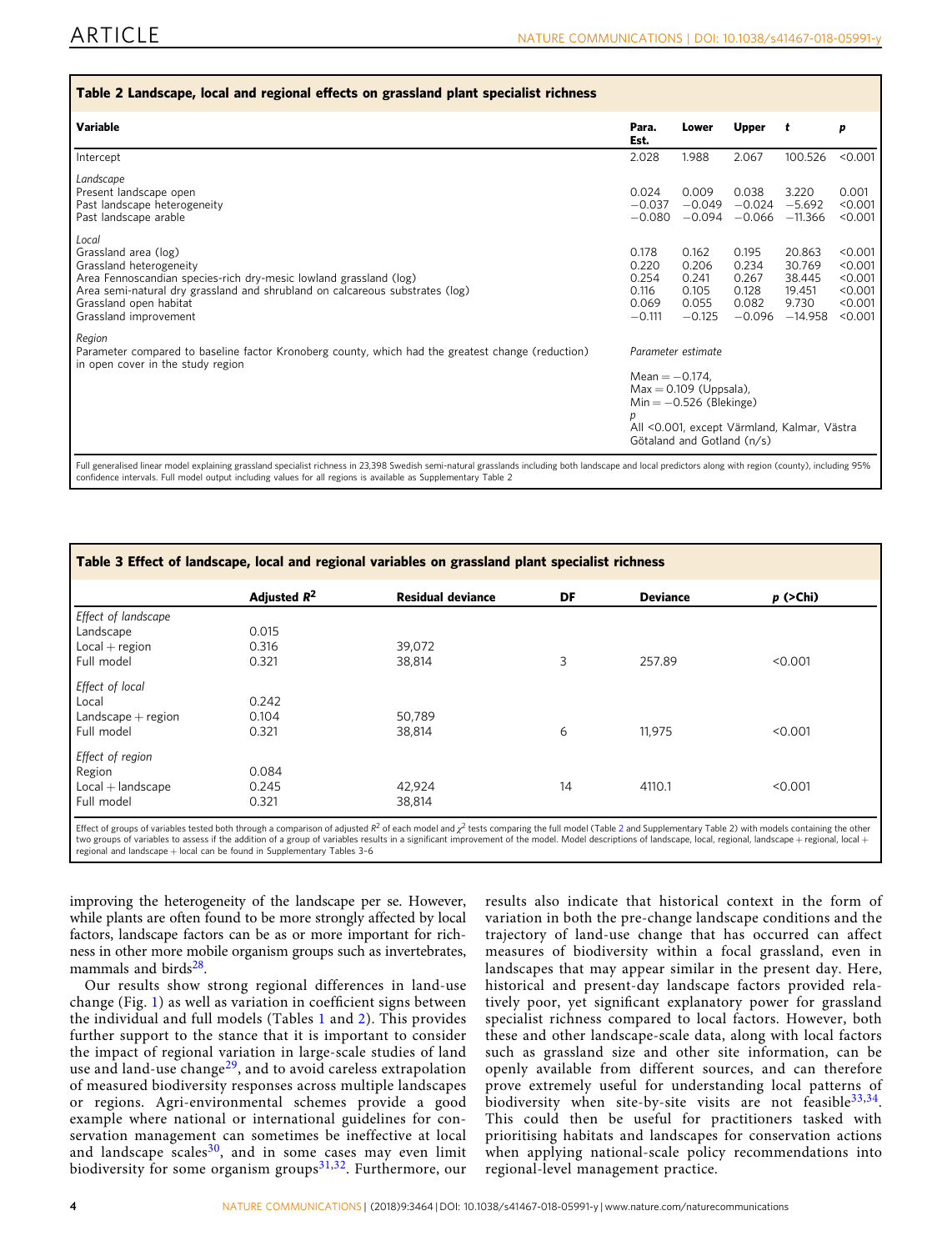<span id="page-4-0"></span>

Fig. 2 Performance of full model explaining grassland plant specialist richness. Predicted versus observed species richness of grassland specialists in the validation set of 21,018 Swedish semi-natural grasslands, using a full model containing landscape and local variables along with region. Points are binned into hexagons for clarity, given the large numbers of overlapping points in some areas. Black solid line at 1:1 between predicted and observed. Red dashed line is the regression line of observed values based on predicted

We present what we believe is—in terms of temporal and spatial extent and spatial resolution—the most extensive and rigorous quantification of twentieth century land-use change. Combined with a comprehensive database of semi-natural grassland inventories, we have identified the negative effects of widespread losses in grassland area and landscape heterogeneity on grassland specialist communities. It is clearly imperative that remaining semi-natural grassland habitat is protected and appropriately managed to promote biodiversity given alarming rates of continued habitat conversion $9,10$  $9,10$  $9,10$ , recognising regional variation in widespread landscape changes. However, it is also important to consider the landscape perspective, contributing both to biodiversity today, as well as buffering the loss of species following land-use change.

### Methods

Data. We used our own published digitisations of the Swedish Economic Map, which was created between the 1940s and 1960s over the 175,000 km<sup>2</sup> study area. Each map sheet covers  $5 \times 5$  km and consists of a monochrome aerial orthophoto that was usually tinted green before arable fields, gardens and pasture that had recently been arable land were coloured yellow. Wooded areas and surface water show up as being darker on the underlying photograph, while lighter areas indicate open parts of the landscape, mainly consisting of grasslands, wetlands and urban land uses. Maps were digitised semi-automatically at a 1 m resolution, distinguishing between arable fields, forest and open areas, while surface water was then added from the open-access 2016 Swedish terrain map, resulting in four land-use categories. The historical period during which the mapping took place, along with the low population density of southern Sweden means that open areas can be broadly interpreted as managed grasslands, while the vast majority of land in the arable category was cropped arable land. Comparisons with manually digitised interpretations of the historical maps showed around very good agreement at the landscape level. For more information, see Auffret et al.[35,36](#page-5-0).

To describe broad-scale land-use change over the whole study region, the 6733 digitised map sheets covering the study area were first aggregated to a 5 m resolution (package: raster; function: aggregate in the R statistical environment version 3.3.2 and above  $37,38$  $37,38$ ), before proportions of the four land-use categories were calculated per sheet, and landscape heterogeneity calculated as Shannon diversity of these categories (package: vegan; function: diversity<sup>39</sup>). For present-day landscape information, the vector file of the 2016 Swedish terrain map was rasterised to the same resolution as the historical maps

(package: gdalUtils; function: gdal\_rasterize $^{40}$  $^{40}$  $^{40}$ ), before land-use categories were recoded into the broad categories of the historical map (see Supplementary Table 7) and semi-natural grassland habitat from the publicly available database of the national survey of Swedish semi-natural grassland habitats (TUVA—<http://www.sjv.se/tuva>) was added as open land. Proportion area and heterogeneity of the four land-use types were then calculated per map sheet as with the historical maps. To describe past and present land use in the landscape surrounding the focal grasslands, area of open land and heterogeneity were calculated within a 1000 m buffer surrounding each grassland for both the historical landscape and the present day (buffer drawn using package: rgeos; function:  $gBuffer^{4l}$ ).

We used species and habitat data from the Swedish semi-natural grassland database. The survey is intended to be a continuous monitoring project, although the majority of the grassland patches have only been inventoried once, during the project's initial period 2002–2004[42.](#page-5-0) The whole of each inventoried grassland was surveyed for the presence and relative abundance of 56 grassland specialist species, which are vascular plants typical for Swedish semi-natural grasslands (see Supplementary Table 8). In addition to species occurrences, inventories involved a statement as to whether or not the grassland is currently managed, as well as visual estimations of the fraction cover of the grassland that has been subject to grassland improvement (including fertilisation, seed sowing and other ground preparation), the fraction of open habitat within the grassland (i.e. not covered by trees or shrubs) and the fraction cover of 30 categories of habitat from the EU Habitat Directive (92/43/EEC; plus two additional categories for 'other' and 'mosaic' landscapes, examples include Fennoscandian wooded meadows and Boreal Baltic coastal meadows, see Supplementary Methods). These grassland sub-habitats were converted into a measure of grassland heterogeneity using Shannon diversity, as above. Finally, the geographic information system (GIS)-derived total area (ha) of the grassland is also included in the database. We included all 46,796 grasslands that are classed as being currently managed, and in which at least one of the 56 grassland specialists was observed.

Analysis. Changes in fractional cover of arable, open and forest land use were calculated per map sheet by subtracting the values of the historical data from the values of the contemporary data. To assess change in different types of landscape, map sheets with the top 25% cover (i.e. 1683 sheets) of arable, open and forest in the historical dataset were assigned as being characteristic of those land-use types. Total percentage change of open land across the whole region was also calculated.

The analysis of plant specialist richness in managed semi-natural grasslands consisted of three steps. For all steps, we used the same random selection of 23,398 grasslands from the full dataset (R-function: sample). These training grasslands were used to build all statistical models. The remaining validation grasslands ( $n =$ 23,398) were reserved and used to assess the ability of the final model to predict the number of grassland specialist species within valuable grasslands across Sweden. Training and validation grasslands were similar in terms of number of specialist plant species (mean  $\pm$  s.d. training grasslands: 7.01  $\pm$  4.21; validation grasslands:  $7.05 \pm 4.23$ 

Our first step was to create six GLMs (R-function: glm) to establish the predictive power of each individual landscape variable in predicting specialist species richness in the training grasslands. In each model, species richness was the response variable, with one of past landscape heterogeneity, present landscape heterogeneity, past landscape open cover, present landscape open cover, past landscape arable cover and present landscape arable cover as the predictor variable. Past and present landscape forest cover were not used as predictors in models due to the strong negative correlation between open and forest cover (Supplementary Table 9), and our focus on grasslands mean that we analysed open cover only. These and all subsequent GLMs were fitted with Quasi-Poisson distributions to correct for overdispersion in the response variable. The adjusted  $R^2$  for each model was calculated using the function rsq from the package  $\text{rsq}^{43}$ .

Our next step was to evaluate the relative importance of landscape variables, local variables describing the focal grassland and its management and region in explaining grassland specialist species richness. To do this, we fitted seven GLMs. The first was a landscape GLM containing predictor variables from the previous step. Due to non-independence of corresponding past and present landscape variables (Supplementary Table 9), we chose to include the variables with the highest predictive power based on the single-predictor GLMs (Table [1](#page-2-0)). The landscape model therefore contained past landscape heterogeneity, past landscape arable cover and present-day landscape open cover as predictor variables. A second, local GLM was then created, including the following grassland-level variables: grassland area (log-transformed to reduce the skew in its distribution), grassland heterogeneity, fraction improved grassland, fraction open habitat, logged area of semi-natural dry grassland and shrubland on calcareous substrates and logged area of Fennoscandian species-rich dry-mesic lowland grassland. The two grassland sub-habitats had been determined by an exploratory random forest analysis<sup>[44](#page-5-0)</sup> to be the most important of the Habitat Directive habitats in predicting grassland specialist species richness (Supplementary Methods). A third, region model had only the administrative region (county) of Sweden in which the grassland was located as a predictor variable. Region is likely to represent various aspects of policy history, regional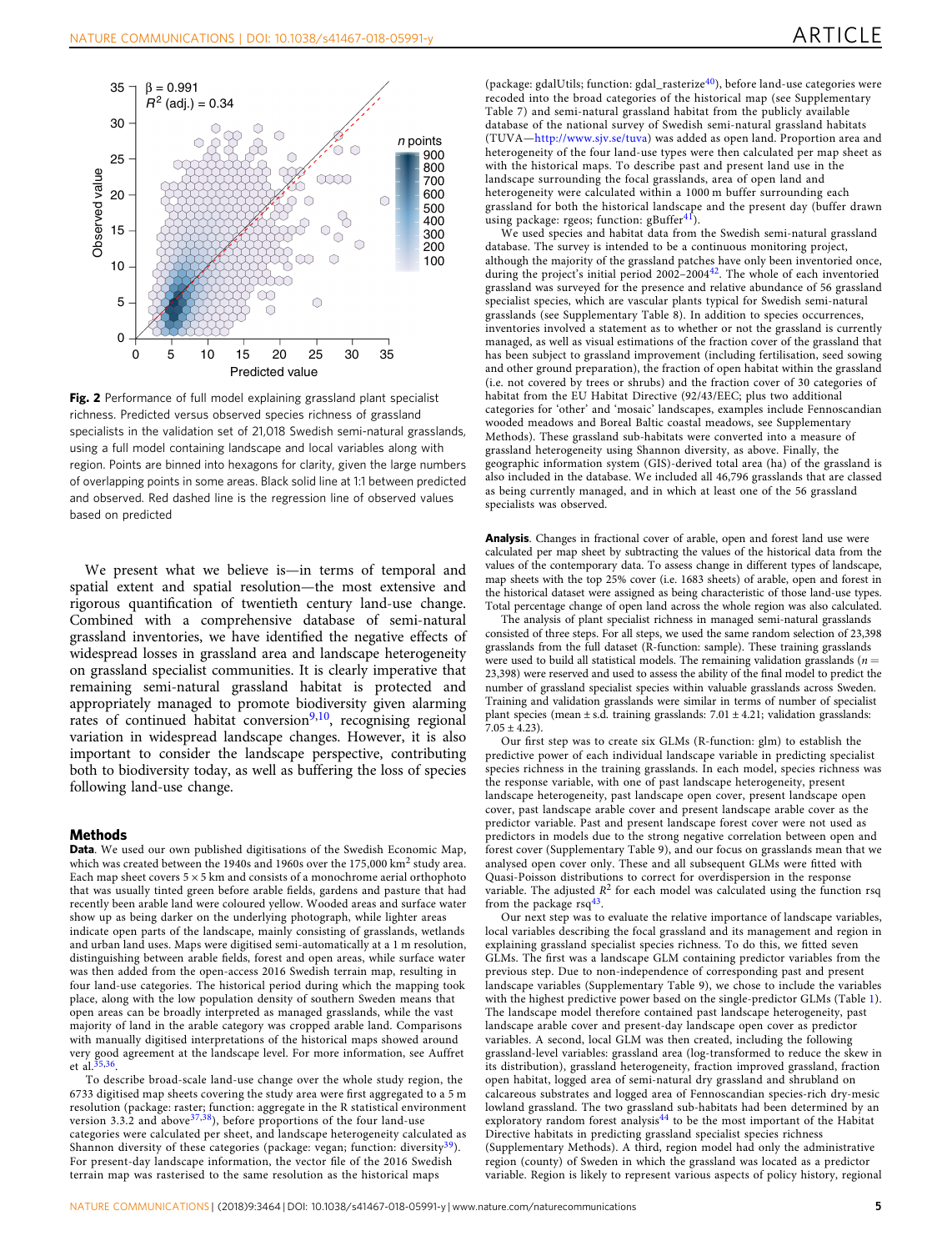<span id="page-5-0"></span>geography and species pools that are likely to differ across large spatial scales. Additionally, the historical maps were created on a county-by-county basis and differ in the time that land use was mapped. The fourth, fifth and sixth models contained two of each of the sets of variables, that is, landscape + local, landscape  $+$  region and local  $+$  region. The seventh model was a full model containing all landscape, local and region variables. To facilitate comparisons between parameter estimates, predictors in all seven models were standardised to have a mean of 0 and a standard deviation of 0.5 (package: arm; function: standardize<sup>45</sup>). To compare the relative effect of landscape, local variables and region in predicting specialist plant species richness, adjusted  $R<sup>2</sup>$  of each model was calculated. Then,  $\chi^2$  tests were performed to evaluate the additional explanatory power that each set of variables contributed, with each of the  $landscape + local$ , landscape + region and  $local + region$  compared to the full model to test the contribution of region, local and landscape values, respectively (R-function: anova).

Our third and final step was to use the full model to predict the number of grassland specialists in the 23,398 validation grasslands that were withheld from the modelling. The predicted values were used as a predictor in a linear regression (Rfunction: lm) with observed numbers of grassland specialists as the response, as recommended by Piñeiro et al.<sup>46</sup>.

Data availability. Historical land-use data are available at https://doi.org/ 10.17045/sthlmuni.4649854. Present-day open-access terrain maps are available from the Swedish Agency Lantmäteriet (https://www.lantmateriet.se/sv/Kartoroch-geografisk-information/oppna-data/). GIS data for the grassland database can be downloaded from the Swedish Agency Jordbruksverket (http://www.sjv.se/tuva), where species occurrence data per grassland can also be browsed online. The full database is available as a spreadsheet on request from the agency.

Received: 12 March 2018 Accepted: 6 August 2018 Published online: 27 August 2018

### References

- 1. Baillie, J. E. M., Hilton-Taylor, C. & Stuart, S. N. IUCN Red List of Threatened Species. A Global Species Assessment (IUCN, Gland and Cambridge, 2004).
- 2. Newbold, T. et al. Has land use pushed terrestrial biodiversity beyond the planetary boundary? A global assessment. Science 353, 288–291 (2016).
- 3. Hodgson, J. A., Thomas, C. D., Dytham, C., Travis, J. M. J. & Cornell, S. J. The speed of range shifts in fragmented landscapes. PLoS ONE 7, e47141 (2012). 4. Oliver, T. H. et al. Large extents of intensive land use limit community
- reorganization during climate warming. Glob. Change Biol. 23, 2272–2283 (2017).
- 5. Öckinger, E. & Smith, H. G. Semi-natural grasslands as population sources for pollinating insects in agricultural landscapes. J. Appl. Ecol. 44, 50–59 (2007).
- 6. Billeter, R. et al. Indicators for biodiversity in agricultural landscapes: a pan-European study. J. Appl. Ecol. 45, 141–150 (2008).
- 7. Jiang, M., Bullock, J. M. & Hooftman, D. A. P. Mapping ecosystem service and biodiversity changes over 70 years in a rural English county. J. Appl. Ecol. 50, 841–850 (2013).
- 8. Cousins, S. A. O., Auffret, A. G., Lindgren, J. & Tränk, L. Regional-scale landcover change during the 20th century and its consequences for biodiversity. Ambio 44, 17–27 (2015).
- 9. Kuemmerle, T. et al. Hotspots of land use change in Europe. Environ. Res. Lett. 11, 064020 (2016).
- 10. Watson, J. E. M. et al. Persistent disparities between recent rates of habitat conversion and protection and implications for future global conservation targets. Conserv. Lett. 9, 413–421 (2016).
- 11. Tscharntke, T. et al. Landscape moderation of biodiversity patterns and processes—eight hypotheses. Biol. Rev. 87, 661–685 (2012).
- 12. Hylander, K. & Ehrlén, J. The mechanisms causing extinction debts. Trends Ecol. Evol. 28, 341–346 (2013).
- 13. Halley, J. M., Monokrousos, N., Mazaris, A. D., Newmark, W. D. & Vokou, D. Dynamics of extinction debt across five taxonomic groups. Nat. Commun. 7, 12283 (2016).
- 14. Adriaens, D., Honnay, O. & Hermy, M. No evidence of a plant extinction debt in highly fragmented calcareous grasslands in Belgium. Biol. Conserv. 133, 212–224 (2006).
- Kuussaari, M. et al. Extinction debt: a challenge for biodiversity conservation. Trends Ecol. Evol. 24, 564–571 (2009).
- 16. Wiens, J. A. & Hobbs, R. J. Integrating conservation and restoration in a changing world. Bioscience 65, 302–312 (2015).
- 17. Tscharntke, T., Klein, A. M., Kruess, A., Steffan-Dewenter, I. & Thies, C. Landscape perspectives on agricultural intensification and biodiversity ecosystem service management. Ecol. Lett. 8, 857–874 (2005).
- 18. Gámez-Virués, S. et al. Landscape simplification filters species traits and drives biotic homogenization. Nat. Commun. 6, 8568 (2015).
- 19. Dainese, M. et al. Landscape simplification weakens the association between terrestrial producer and consumer diversity in Europe. Glob. Change Biol. 23, 3040–3051 (2017).
- 20. Hooftman, D. A. P. & Bullock, J. M. Mapping to inform conservation: a case study of changes in semi-natural habitats and their connectivity over 70 years. Biol. Conserv. 145, 30–38 (2012).
- 21. Willcock, S. et al. Land cover change and carbon emissions over 100 years in an African biodiversity hotspot. Glob. Change Biol. 22, 2787–2800 (2016).
- 22. Pärtel, M., Mandla, R. & Zobel, M. Landscape history of a calcareous (alvar) grassland in Hanila, western Estonia, during the last three hundred years. Landsc. Ecol. 14, 187–196 (1999).
- 23. Bender, O., Boehmer, H. J., Jens, D. & Schumacher, K. P. Analysis of land-use change in a sector of Upper Franconia (Bavaria, Germany) since 1850 using land register records. Landsc. Ecol. 20, 149–163 (2005).
- Queiroz, C., Beilin, R., Folke, C. & Lindborg, R. Farmland abandonment: threat or opportunity for biodiversity conservation? A global review. Front. Ecol. Environ. 12, 288–296 (2014).
- 25. Walker, K. J. et al. The restoration and re-creation of species-rich lowland grassland on land formerly managed for intensive agriculture in the UK. Biol. Conserv. 119, 1–18 (2004).
- 26. McKinney, M. L. Urbanization as a major cause of biotic homogenization. Biol. Conserv. 127, 247–260 (2006).
- 27. Öster, M., Ask, K., Cousins, S. A. O. & Eriksson, O. Dispersal and establishment limitation reduces the potential for successful restoration of semi-natural grassland communities on former arable fields. J. Appl. Ecol. 46, 1266–1274 (2009).
- 28. Gonthier, D. J. et al. Biodiversity conservation in agriculture requires a multiscale approach. Proc. R. Soc. Lond. Ser. B 281, 20141358 (2014).
- 29. Socher, S. A. et al. Interacting effects of fertilization, mowing and grazing on plant species diversity of 1500 grasslands in Germany differ between regions. Basic Appl. Ecol. 14, 126–136 (2013).
- 30. Batary, P., Baldi, A., Kleijn, D. & Tscharntke, T. Landscape-moderated biodiversity effects of agri-environmental management: a meta-analysis. Proc. R. Soc. Ser. B 278, 1894–1902 (2010).
- 31. Jakobsson, S. & Lindborg, R. Governing nature by numbers—EU subsidy regulations do not capture the unique values of woody pastures. Biol. Conserv. 191, 1–9 (2015).
- 32. Wood, H., Lindborg, R. & Jakobsson, S. European Union tree density limits do not reflect bat diversity in wood-pastures. Biol. Conserv. 210, 60–71 (2017).
- 33. Bailey, J. J., Boyd, D. S., Hjort, J., Lavers, C. P. & Field, R. Modelling native and alien vascular plant species richness: At which scales is geodiversity most relevant? Glob. Ecol. Biogeogr. 26, 763–776 (2017).
- 34. Sullivan, M. J. P. et al. A national-scale model of linear features improves predictions of farmland biodiversity. J. Appl. Ecol. 54, 1776-1784 (2017).
- 35. Auffret, A. G. et al. Data from: HistMapR: rapid digitization of historical landuse maps in R. Figshare https://doi.org/10.17045/sthlmuni.4649854 (2017).
- 36. Auffret, A. G. et al. HistMapR: rapid digitization of historical land-use maps in R. Methods Ecol. Evol. 8, 1453–1457 (2017).
- 37. Hijmans, R. J. raster: Geographic data analysis and modeling. R Package Version 25-8 [http://CRAN.R-project.org/package](http://CRAN.R-project.org/package=raster)=raster (2016).
- 38. R Development Core Team. R: A Language and Environment for Statistical Computing (R Foundation for Statistical Computing, Vienna, 2017).
- 39. Oksanen, J. et al. vegan: Community ecology package. R Package Version 23-5 [http://CRAN.R-project.org/package](http://CRAN.R-project.org/package=vegan)=vegan (2016).
- 40. Greenberg, J. A. & Mattiuzzi, M. gdalUtils: Wrappers for the geospatial data abstraction library (GDAL) utilities. R Package Version 2017 [http://CRAN.R](http://CRAN.R-project.org/package=gdalUtils)[project.org/package](http://CRAN.R-project.org/package=gdalUtils)=gdalUtils (2015).
- 41. Bivand, R. & Rundel, C. rgeos: Interface to geometry engine—open source (GEOS). R Package Version 03-19 [http://CRAN.R-project.org/package](http://CRAN.R-project.org/package=rgeos)=rgeos  $(2016)$
- 42. Swedish Board of Agriculture. Ängs- och betesmarks- inventeringen 2002–2004 (Swedish Board of Agriculture, Jönköping, 2005).
- 43. Zhang, D. rsq: R-Squared and related measures. R Package Version 10 [https://](https://CRAN.R-project.org/package=rsq) [CRAN.R-project.org/package](https://CRAN.R-project.org/package=rsq)=rsq (2017).
- 44. Liaw, A. & Wiener, M. Classification and regression by randomForest. R News 2, 18–22 (2002).
- 45. Gelman, A. & Hill, J. Data Analysis Using Regression and Multilevel/ hierarchical Models (Cambridge University Press, Cambridge, 2007).
- 46. Piñeiro, G., Perelman, S., Guerschman, J. P. & Paruelo, J. M. How to evaluate models: observed vs. predicted or predicted vs. observed? Ecol. Model. 216, 316–322 (2008).

### Acknowledgements

This work would not have been possible without the efforts of the practitioners who inventoried tens of thousands of semi-natural grasslands across Sweden. We also thank Simon Jakobsson, Helle Skånes, Marika Wennbom and Heather Wood for their help in digitising the historical maps, and to the maintainers of University of York's Advanced Research Computer